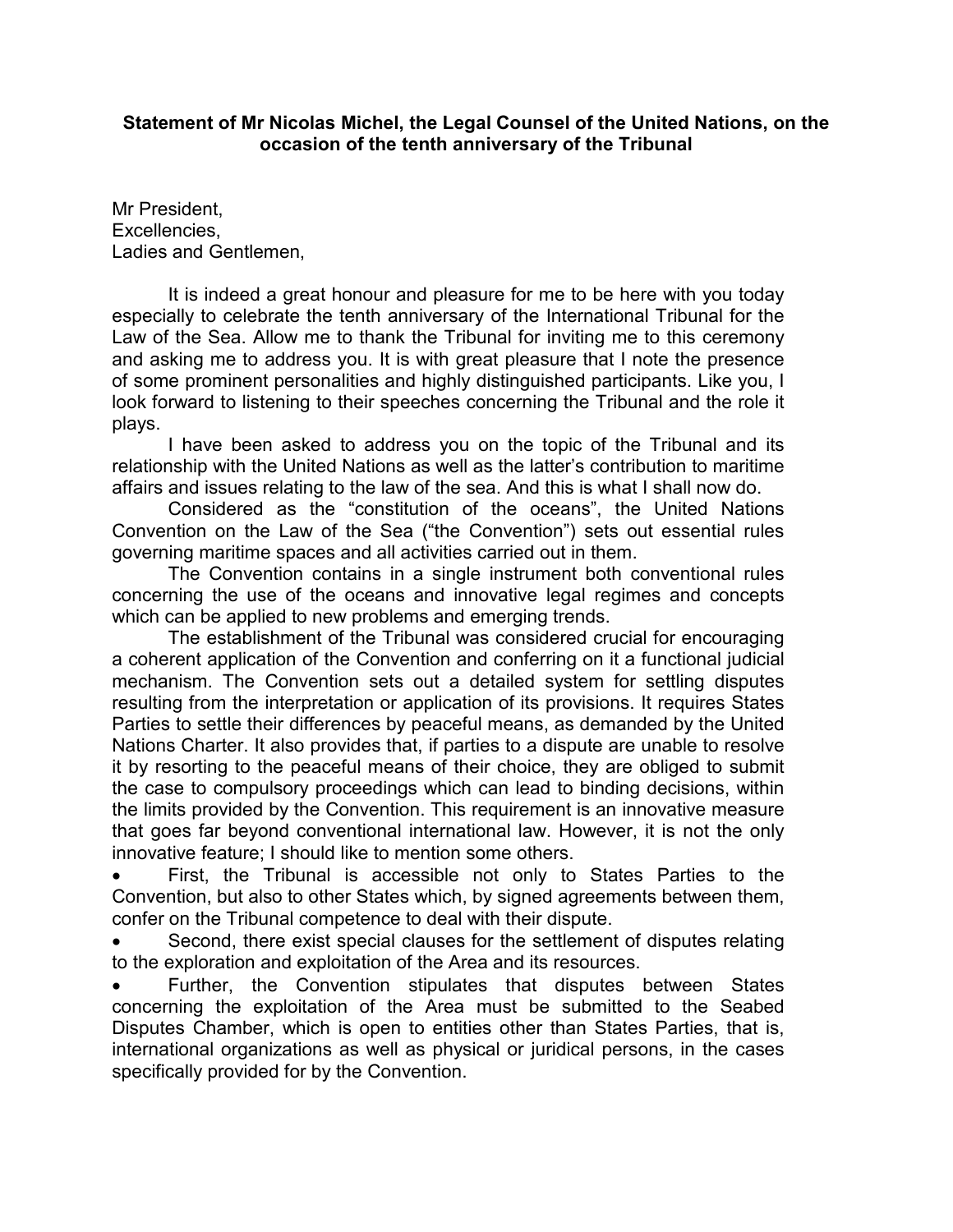Finally, the Tribunal is called upon to play a wider role in the matter of advisory opinions. The Tribunal may, indeed, issue such an opinion if an international agreement pursuing the same aims as the Convention contains a provision allowing a request for an advisory opinion to be submitted to the Tribunal.

I should like to take this opportunity to congratulate the President of the Tribunal, Judge Wolfrum, on his excellent presentation of the *Guide to proceedings before the Tribunal,* at the sixteenth Meeting of States Parties to the Convention, which was held in New York last June.

During the first ten years of its existence, the Tribunal has produced its own basic texts and elaborated a jurisprudence which has already made a noteworthy contribution to the development of international law of the sea and plays an important role in the peaceful settlement of disputes, by applying the Convention and the Straddling Fish Stocks and Highly Migratory Fish Stocks Agreement.

Although the achievements of the Tribunal has acquired thus far is vast, the potential role the Tribunal can play is even greater. To encourage developing countries to have recourse to the Tribunal, and pursuant to the General Assembly's resolution 55/7, a voluntary trust fund has been set up to assist States to settle their disputes through the intermediary of the Tribunal. The aim of this fund is to give financial assistance to States Parties to the Convention in connection with expenses they incur in order to submit, or following the submission of, a dispute to the Tribunal or one of its Chambers.

Although it is a body created by a treaty, the Tribunal has solid connections with the United Nations. Indeed, the United Nations contributes to the efficient operation of the system of institutions and other entities established by the Convention. The special relationship between the United Nations and the Tribunal was underlined in the Agreement on Cooperation and Relationship between the United Nations and the International Tribunal for the Law of the Sea, concluded in 1997. The Office of Legal Affairs of the United Nations, through its Division of Ocean Affairs and Law of the Sea, carries out special liaison functions on behalf of the Tribunal. I would also like to mention that the Tribunal has recently made an important contribution to a work prepared by the Division, containing a digest of law of the sea-related cases which is to be published shortly.

Mr President, Excellencies, Ladies and Gentlemen,

That brings me to provide an overview of the United Nations work in the field of oceans and the law of the sea. One of the important functions of the United Nations is to contribute to the progressive development and codification of international law, and promote the strengthening and development as well as the effective implementation of the international legal order for the seas and oceans. The United Nations, through its Division for Ocean Affairs and the Law of the Sea (DOALOS), provides legal services as well as substantive secretariat functions in the implementation and application of the Convention and its related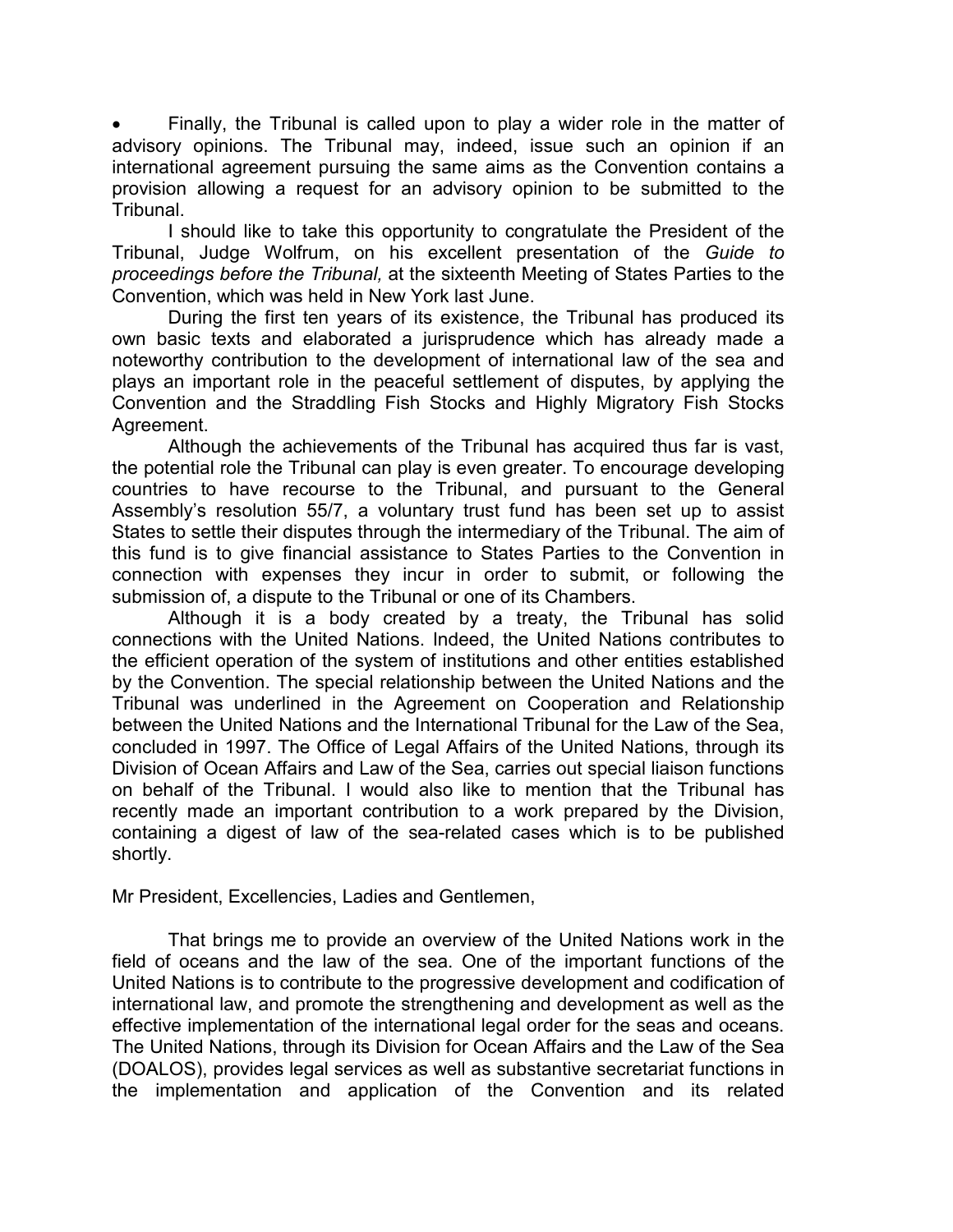Agreements. DOALOS provides substantive servicing of the relevant institutions and intergovernmental bodies as mandated by the Convention and the General Assembly and the fulfilment of the Secretary-General's responsibilities with respect to dispute settlement. Substantive servicing is provided to the Meetings of States Parties to the Convention, which deals with elections of the members of the Tribunal as well as with budgetary and administrative matters of the Tribunal.

Secretariat services are also provided to the United Nations Open-ended Informal Consultative Process on Oceans and the Law of the Sea (the Consultative Process), established by the General Assembly, as well as to the Commission on the Limits of the Continental Shelf. It is pertinent to briefly explain the salient features of these functions.

The purpose of the Consultative Process is to facilitate, in an effective and constructive manner, the review by the General Assembly of developments in ocean affairs and the law of the sea by considering the annual reports of the Secretary-General on this matter. The Consultative Process identifies areas where coordination and cooperation at the intergovernmental and inter-agency levels should be enhanced. The seventh meeting of the Consultative Process was held in New York in June this year. The subject for discussion at this year's meeting was ecosystem approaches and oceans. At this meeting considerate importance was given to an ecosystem-based approach to oceans management and in seeking to progress in the understanding and application of that concept. The Consultative Process has proposed to the General Assembly a number of actions which could be taken to achieve or advance the implementation of an ecosystem approach.

The Commission on the Limits of the Continental Shelf facilitates the implementation of the Convention by making recommendations to coastal States on matters related to the establishment by them of the outer limits of the continental shelf beyond 200 nautical miles. The recommendations are based on an examination of complex scientific and technical data and information included in submissions to the Commission from those States. The servicing of the Commission is thus more than normal servicing functions such as organizing meetings, preparing of documents, drafting reports etc. It involves providing Geographic Information System (GIS) laboratory facilities as well as assisting in the operation of that system.

The Secretary-General of the United Nations has specific responsibilities under the Convention such as depositary functions, and due publicity. These functions include expeditious processing and publication of treaty-related actions and treaties registered and deposited, and to provide assistance to Member States.

In addition to the functions provided for in the Convention, the United Nations carries out tasks as mandated by the General Assembly, in its resolutions on the oceans and the law of the sea and sustainable fisheries. In this context, I would like to mention the Secretary General's annual reports on oceans and the law of the sea, as well as the annual report on sustainable fisheries. These reports provide a review and evaluation of the activities implementing the Convention and other developments and emerging issues